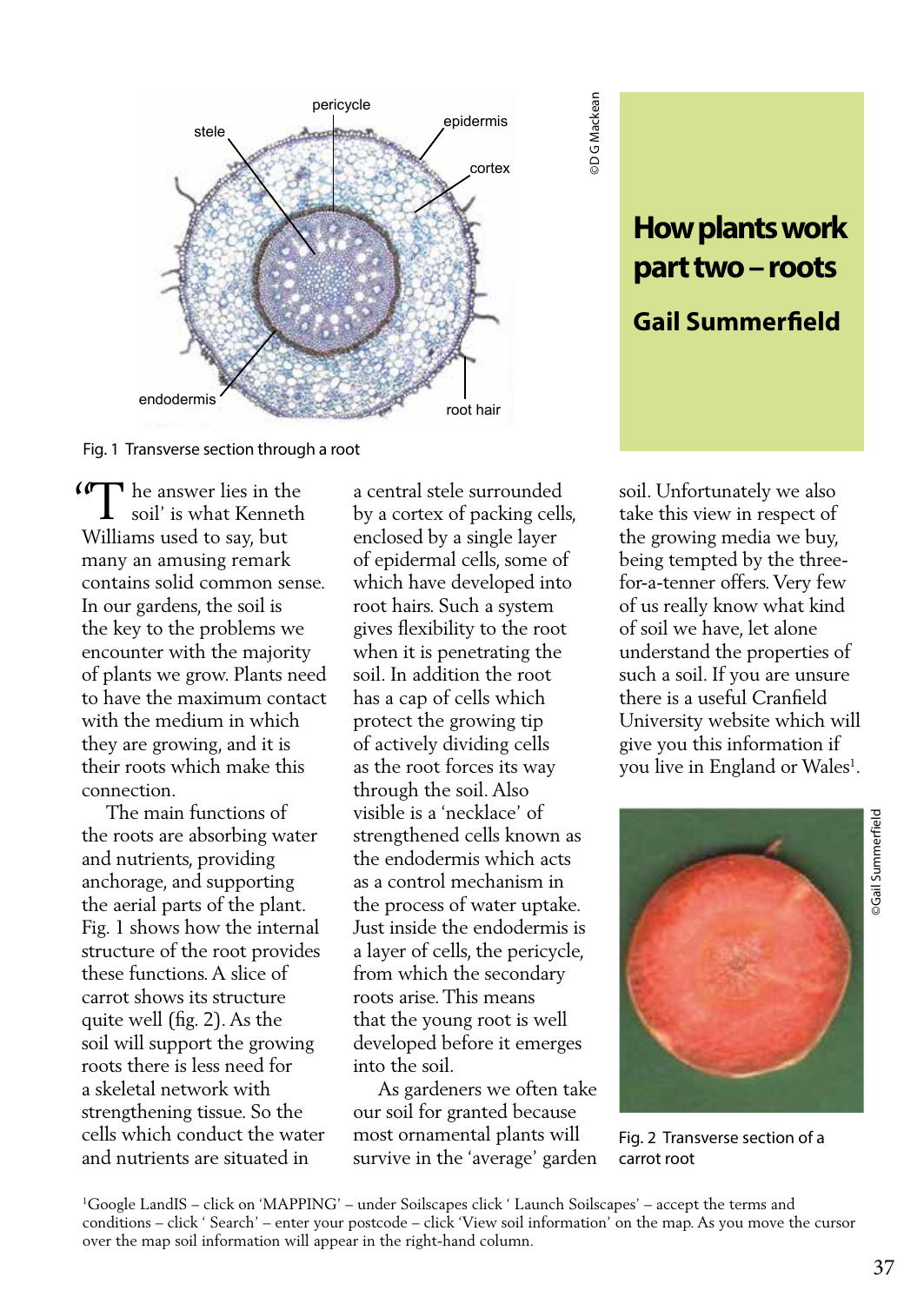**Gail Summerfield** ©Gail Summerfield



 For a plant, the soil is an essential source of water and nutrients without which it is unable to complete its life cycle, and its root provides the means to absorb these nutrients. Before these chemicals can enter the root they must be in small enough chunks to get through the cell walls, which is made possible by their being dissolved in water and present as tiny charged particles or ions. The greater the surface area in contact with the soil water the greater the chance of effective mineral uptake. Behind the root tip is an area of specialized cells, the root hairs (fig 3), which are single cells with fingers stretching out into the soil amongst the soil particles. You may remember at primary school growing a runner bean on blotting paper, and a little way back from the root tip there was an area of fluff – the root hair region.

Transplanting will inevitably damage these hairs making the plant less able to absorb water and nutrients, so that applying an abundance of water (watering in), will reduce the plant's stress and aid a complete recovery. Any action we can take, such as growing plants in modules so that the roots are intact when moved, will be beneficial. When transplanting bare-rooted seedlings, holding the plant by the leaves will help to avoid any further damage.

 Most of us know when a plant is unhappy, but working out why is much more difficult. To a large extent this is educated guesswork as there are so many variables; in fact for most of us carrying out controlled experiments would be a lifetime's work. There are, however, some basic principles to consider. First, a deficiency of an essential nutrient may be



Fig. 3 Root hairs Fig. 4 Mycorrhiza

caused by a change in the acidity of the soil which 'locks up' the nutrient in an insoluble form. This is the case with iron, and an application of an available form of iron (sequestrene), will solve the problem. If you have clay soil, there is also the possibility of a reduction in available nutrients caused by competition from other ions (ion antagonism), so a balanced fertilizer should be applied. Second, the soil or media may be waterlogged, so that spaces which should contain air are filled with water, thus suffocating the plants. The process whereby the roots take in nutrients needs energy, which is released when sugars are broken down in oxygen-rich or aerobic conditions. So we should always ensure that oxygen is present in the soil by improving the drainage with grit, perlite or bulky organic matter.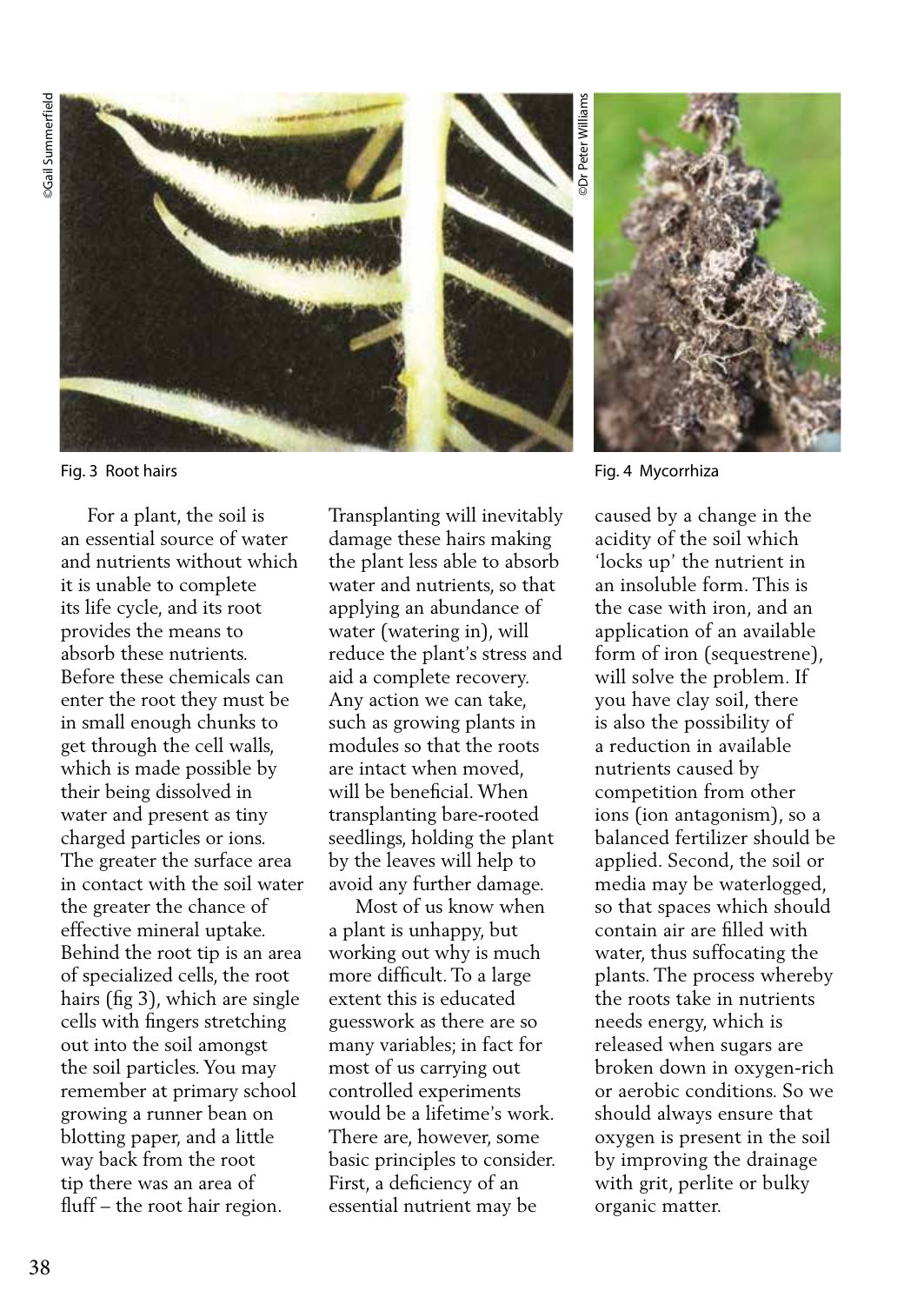In containers the problem is often misdiagnosed: a plant wilting through lack of oxygen is thought to need more water rather than less, and then by watering we exacerbate the problem. Third, for the plant to obtain a good supply of nutrients they have to be in soluble form. In free-draining, light soils this means that any application of water will leach out the nutrients such as calcium very quickly. Hence these soils need feeding regularly. Clay soils have a much greater capacity to hang on to the nutrients and some proprietary brands of media incorporate clay granules in the mix.

 Many plants benefit from mycorrhiza, a relationship between the roots (rhiza) and a fungus (myco). Mycorrhiza may just be on the outside of the root (fig. 4), or in some cases like orchids, between the root cells. In every case they increase the surface area available for the absorption of water and nutrients, and in return the fungus receives sugars from the plant. The presence of mycorrhiza has been found to be widespread in a range of plants. However in plants grown in sterile media, mycorrhiza are absent; this may be the case with the mass-produced plants sold in the garden centres. To rectify this problem a product called Rootgrow, which contains the fungus necessary to form mycorrhiza with the plant, can be applied to the growing medium. Although

it's expensive, and not really an option for general use in the garden, it can be very useful when growing plants in pots where it increases the speed of root development. When transplanting trees and shrubs we are advised to transfer them with a good root ball. The reasons for this are threefold: less risk of damage to the roots, less need for watering after transplanting and a greater chance of having the right mycorrhizal association for the plant.

 When a seed germinates the first thing to emerge is the radicle, the primary root, which will provide the plant with the water and nutrients it needs to develop further. In fact some plants such as peonies take two seasons to be seen emerging from the pot: the radicle appears in the first season and the plumule (the shoot), in the next. Most of us are very impatient with our seeds, expecting them to germinate within a few weeks of sowing. So I expect, like me, you have discarded the compost from your seed trays feeling you have failed miserably, only to find a carpet of seedlings in amongst your other plants or on the edge of the compost heap!

 The other reason for the emergence of the root is to anchor the plant in the soil. How much and what type of root system will develop depends on soil type, the availability of nutrients and environmental conditions. Patience is a virtue many



Fig. 5 *Iris germanica*

gardeners struggle to possess, particularly when it comes to trees, and we are tempted to buy the large specimen to get an instant effect. A standard tree which is container grown will have an established root system which has been fed on a regular basis, so it has no need to go searching for water and nutrients, neither is it used to the prevailing winds rocking it to and fro. So really, if we can, we should plant younger, fieldgrown specimens when they are dormant; they can then develop their own roots to cope with the conditions in which we put them in. Reducing the top growth of the tree with judicious pruning will reduce the